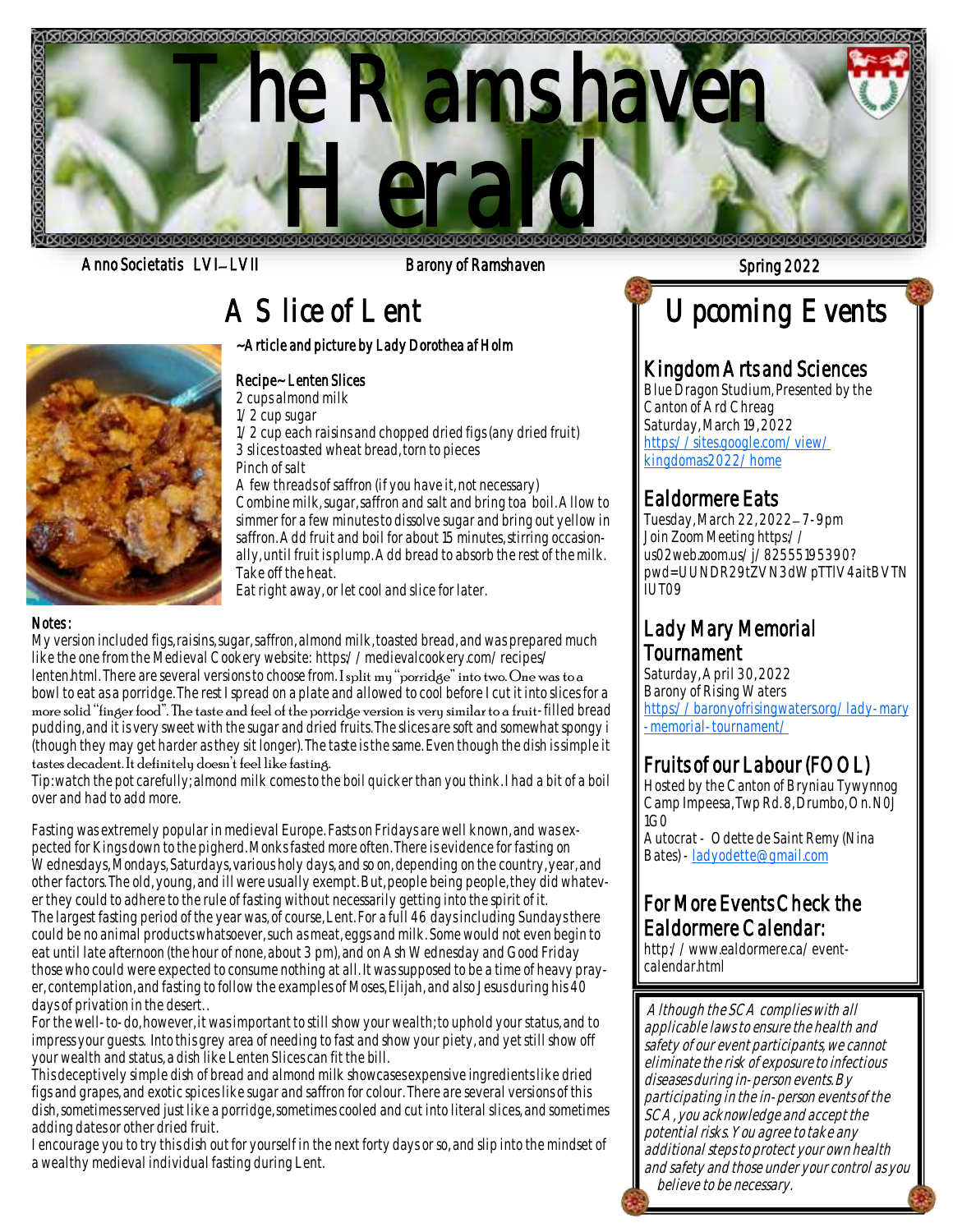Original Story~ The Rams Haven and I ts Horn



~By Baroness Sibylla of Glyndmere

Many folk have migrated into the area over the years, us included. The daring, the caring,and some unusual but highly welcome talented folk that do everything they can to help thecommunity grow and prosper. Without the people, this land would still be beautiful but it would also be empty, void of life and energy. Such people live at the base of Shire Hill.

They prefer fancier, or rather better fitted, clothes than most folk that migrate into the area. Sometimes it's difficult to understand the way they speak due to a slight accent reminiscent of lands further away than the coast. That said, their communication skills are above average, I would say. I would also say that the Wyf of the haus, whom we now know as Leofgifu, was particularly fine with animals. She would keep and bring back to health those that would be lost or damaged. Such a thing happened one day as she heard a commotion high on the hill. Curious, she went to investigate. Cautiously making her way through the brambles and gorse, she came upon the very ending of a battle of Rams. One,

although intact, limped away further up the hill past the old stones. The other fell to it's knees, dizzily staring at the ground. Leofgifu edged her way closer and closer until she could see that the once great ram with curling horns had actually lost one. Or, at least the very curl of one horn. Leofgifu began to hum a soothing song. The ram laid down then and became still. Leofgifu slowly hiked her skirts, and in a crouch, moved even closer to the ram.

Chitt, Leofgifu's husband, is a creative soul who perceives broken items in a different light. He has the ability to see the broken or lost materials, replacing them and make them whole and useful. His specialty was to take broken pins and broaches, ones that had lost their decoration and functions, and reattach the small wires using re-claimed gold and silver. The man has the patience to polish precious stones and gems for such things as finger rings, pendants, and decoration for household items. After knowing Chitt for several years now, I am convinced he can do anything. And so, the lost horn, as Leofgifu saw it, was coming home with her as a gift to her cleverly creative husband. With that thought held tight in her mind, she hummed and waited for the beast to fall asleep.

Exhausted from his battle, the ram slept and Leofgifu crept close enough to carefully snatch the bloodied horn out from under the slumbering rams nose. She could see the vein in his neck slowly pulse as the blood from the damaged horn ebbed onto the ground forming a reddish puddle. Leofgifu risked stuffing the break with dirt to stop the bleeding. She made a promise to Wyrd, the goddess of Fate, to return to the battle ground with food and herbs should the ram linger. Promises made, she clutched the curl of the horn and, holding it away from her skirts, she made her way down the slope, picking fragrant purple blooms of heather along the way. Her sash was brimming with branches when her husband came into sight.

~To Be Continued in the Next Edition!

# Fun Trivia to Entertain You

### Spring 'Hallowe'en' in Germany~

Germany doesn't celebrate Hallowe'en, as that's a Celtic custom. Their equivalent 'holiday' is celebrated on the night before May 1st, which is when witches and demons were supposed to be most likely to be out and causing trouble. Today the Witches Dance Floor is a tourist site where people bring their children, but it had a darker, scarier history in the medieval imagination.

https://en.wikipedia.org/wiki/ Walpurgis\_Night#Germany

https://www.atlasobscura.com/places/ hexentanzplatz-witches-dance-floor

https://en.wikipedia.org/wiki/ Hexentanzplatz\_(Harz)

### The Sounds of Medieval London~

What might a typical day in the year 1392 have sounded like in the city of London? Check out this website to get an idea.

https://sites.nd.edu/manuscriptstudies/2015/08/27/sounds-of-medievallondon

### Reynard the  $F$  ox $\sim$

The chaotic and cruel trickster, and parody of courtly love. https://en.wikipedia.org/wiki/ Reynard\_the\_Fox

Visit.bodleian.ox.ac.uk/event/meetreynard-the-fox



And of course… The Ealdormere at Home YouTube Channel: https://www.youtube.com/c/ KingdomofEaldormere/playlists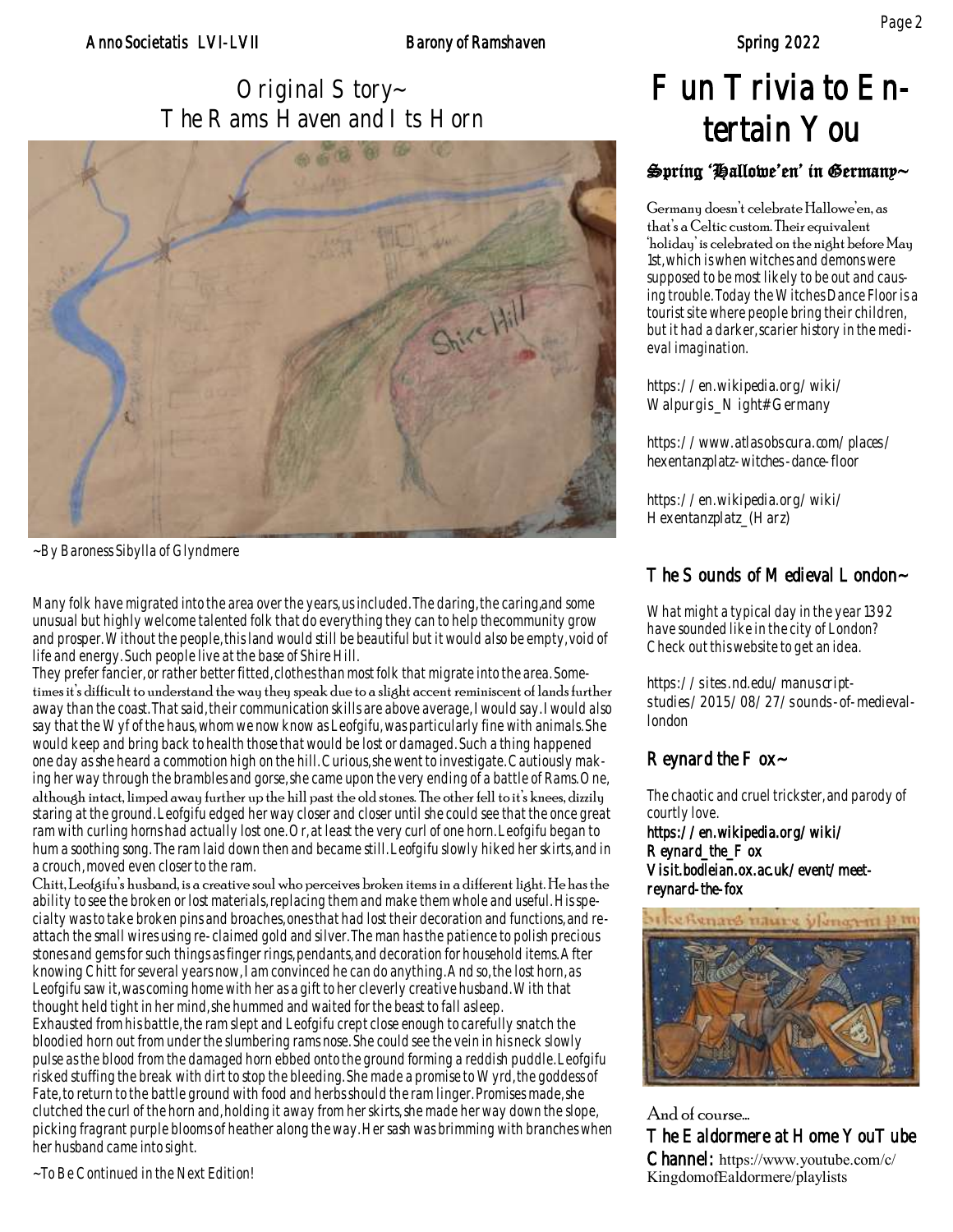## Original Retelling~ The Fortification of Asgard

### ~By Lord Guoillac

(Notes: "The Fortification of Asgard" is a real story in the Prose Edda, a 13th-century Icelandic saga. It focuses on the wall, the bet, and Sleipnir's abilities, but skips Loki's perspective. My version embroiders it considerably by exploring Loki's perspective. Originally written for Cut Sleeve Pride this summer, "The Birth of Sleipnir" has now been adapted specially for the Ramshaven Herald! I invite you to enjoy this in-persona tale.)

Gather 'round the fire, my friends, and let me tell you a tale gathered from my travels with the fierce and joyful traders from lands much colder than my homeland of Wales. I speak, of course, of the Northmen or Norse. Our nights are long this time of year, but even longer are they in the halls of Iceland - and the bards there (they call them 'skalds') are skilled in entrancing the people for sunless days at a time with 'sagas': much like morality plays, they are entertainment and lessons all in one.

Have you heard of their god Loki, master of trickery and fire? He goes unloved by many, but to my mind he and his children play an important role in the world of the Norse. If you have heard of Loki, perhaps you have also heard of his three most infamous children: Hel, queen of the Underworld, rules over those dead of their own dishonour;

Fenrir, the wolf whose size is rivalled by naught but his hunger, is prophesied to one day snatch the sun from the sky; And Jörmungandr, a serpent, was thrown by their 'Allfather' Odin to the very edge of the world, to eat his own tail 'til the end of time.

All three are known as monsters (the truth of that perspective is for another tale; I have more questions to ask first). But people often forget that a fourth famous child belongs to Loki at all - and his, or perhaps 'their', origins are queer indeed. I speak of the magical horse Sleipnir, the mount of the god Odin. 'Sleipnir' means 'the slippery one' - their speed rivals thought itself! Their ability to slip through the cracks between the Nine Worlds of the Norse, and leap the walls of Helheim unscathed, is rarely connected to their unusual parentage.

Now, I cannot claim to know myself how Sleipnir was conceived, for I was not there! Yet I met a traveller recently who swore on his name that he was Loki of Asgard himself, and his version of the tale is one worth hearing. Anyone bold enough to lie about being that wily god in human form may as well be, anyhow... and if I did somehow happen to speak to Loki himself, then we can trust the account even less. But what can it harm to sit and listen a while, over a good cup of mead? So fill your own glass again, and listen close as the winter wind howls outside the gates of Ramshaven.

So it was that the realm of Asgard had just been built, and it - like our Barony - at one time still lacked a wall. One day, while unfettered storms roared through the gods' rafters, a mason rode up to the edge of Asgard... which at the time, was marked ingloriously only with a string... and made an intriguing offer. He claimed that he was skilled enough to build a wall - a 'gard' - around the entire realm, but demanded an unspeakable price for the service: the sun and moon themselves, and beyond that Freya as a wife - the goddess Freya, beloved of lovers and merchants alike, and to whom no man may give orders. (Or so sayeth Mistress Morgana bro Morganwg, my mentor's mentor, and I have no reason to doubt her).

The other gods would have turned the offer down immediately, yet Loki saw two boons: one, the wall - and the other, the mason's stallion, Svadilfari, a giant of a horse whom Loki sensed had greater power than a simple steed. He convinced both sides to make a bet: the mason would craft the wall in no more than 3 seasons, with the help of absolutely no one but his horse, and be safe within Asgard while doing so; if he succeeded, he would win his price. Yet if he failed by so much as an hour, he won nothing, and forfeited his completed work to the Aesir besides. Despite the reservations of many – Freya at the forefront! the bet was made, and the work began.

(Now, one might think that Loki, also prophesied to wage war upon the other gods at the end of days, would have little interest in fortifying the home of the Aesir. Yet by this man's account, Loki was as loyal to Asgard as Sleipnir grew up to be. And indeed, what good is it to be an outsider - Loki's most common role - if there is no 'inside' to provoke and stand apart from?)

Despite the heavy snow, Loki set out to study the stallion Svadilfari the very next day. To his delight, the horse was far more than his appearance let on: he could not only find and haul boulders larger than a feast-hall without assistance, but he was intelligent and motivated – in fact, as the days and weeks went by, it became clear that Svadilfari was doing most of the work! The mason simply laid the stones in place. Best of all, the stallion seemed utterly tireless working day and night with breaks only for food and water. Loki had to obtain him somehow... but a plan did not come to him, no matter how he wracked his brains.

An unfortunate side effect of the stallion's great power was that the wall was being erected at record speed. As winter's ice melted, the foundation had been laid; as birds made their nests, the wall began to shadow even the greatest halls; and as summer's apples grew fat, the towers grew like mushrooms. Three days before the end of the three seasons had passed, the smith had completed all but the gate, with all of Asgard surrounded by a nearly impregnable fortifications! The goddess Freya stormed to Loki's hall, demanded he come out to account for himself, and in the middle of the street berated him for getting her locked into a marriage she had had no say in. Before long all the gods had joined in, and threatened Loki severely if he did not find a way out of the bet.

~To Be Continued Next Edition!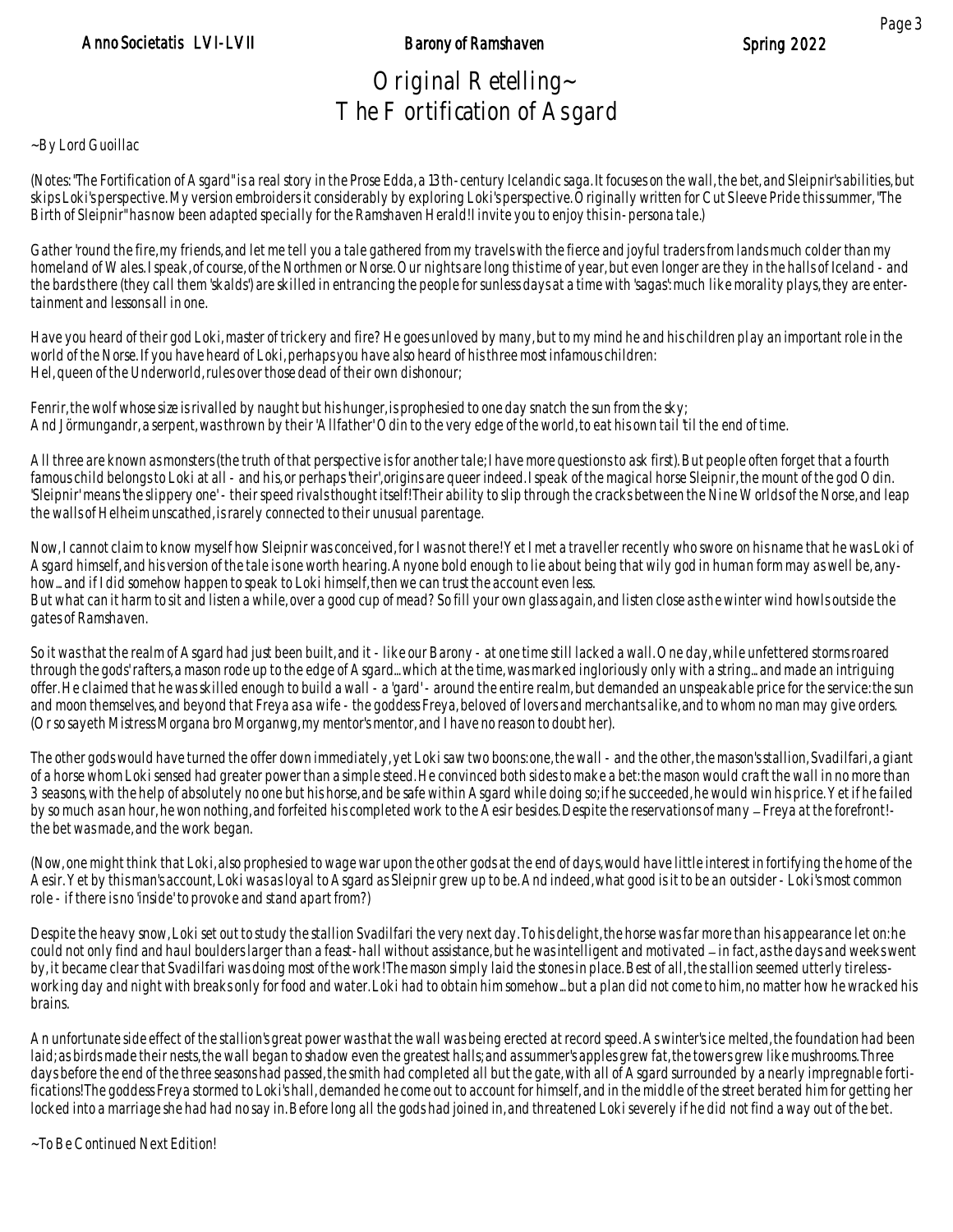### Anno Societatis LVI-LVII Barony of Ramshaven

Page 4



### Bridget Larkin: Seneschal

Email: ramshavenseneschal@gmail.com Term: December 2021 - December 2024



### Anne Cook: Exchequer

Email: ramshavenexchequer@gmail.com Term: Oct 2021-2024 Have been in the counting house, counting out the money and dusting out the coffers. Happy to report that it is all there.



### Sibylla of Glyndmere: A&S Minister

Email: ramshavenas@gmail.com Term: October2019 - 2022 Arts and Sciences are strong in our barony. Please remember to share your photos and your enthusiasm on the gathering pages-[https://www.facebook.com/](https://www.facebook.com/groups/1518968168395297/) [groups/1518968168395297/](https://www.facebook.com/groups/1518968168395297/)



# Aslief of Ramshaven: Chronicler

Email: ramshavenchronicler@gmail.com Term: February 2020~ 2024 I look forward to sharing knowledge and remembrance of times in the near and further past, and celebrating our present .



### Wulfric of the Blackwoods: Armoured Combat Marshal

Email: trweirmeir@gmail.com Term: July 2021-2024 Armoured combat is alive and well . Enjoyed Family Day Fight Practice in Bryniau Tywynnog. Northgeatham has been braving the cold with some great bear pits up in the Great Hall.



### Penda of Glindemere :Lord Clerk-Register (Web minister)

Email: webminister.ramshaven@gmail.com Term: October 2021-2024 Please send any suggestions you may have and please remember to check the Ramshaven website and OP to ensure information is correct. Thank you



### Guoillauc filius Branch : Herald

Email: ramshavenherald@gmail.com Term: February 2018 - 2022 I'm extremely grateful to Their Excellencies Ramshaven for this chance to serve the Barony, and live out their "call to Adventure."



### Yoshikuri Nagayori go-Taisho : Chatelaine and Social Media

Email: ramshavenchatelaine@gmail.com Term: December 2021 -December 2024



word from Your Baron and Baroness, Penn and Lucia de Mornaza ...



Email: pennandlucia@gmail.com term: May 2017 to Present



reetings unto the populace of Ramshaven,

As the days get longer we look forward out of the cold of winter into plans to meet in person. We're excited to see many of you at Fruits Of Our Labours, as well as other events in the coming months. We hope that you are all recovering from the cold of winter and starting to see the green shoots of spring. As we welcome the returning sunshine, remember to have fun and stay safe.

Yours in service,

Penn and Lucia,

Baron and Baroness of Ramshaven

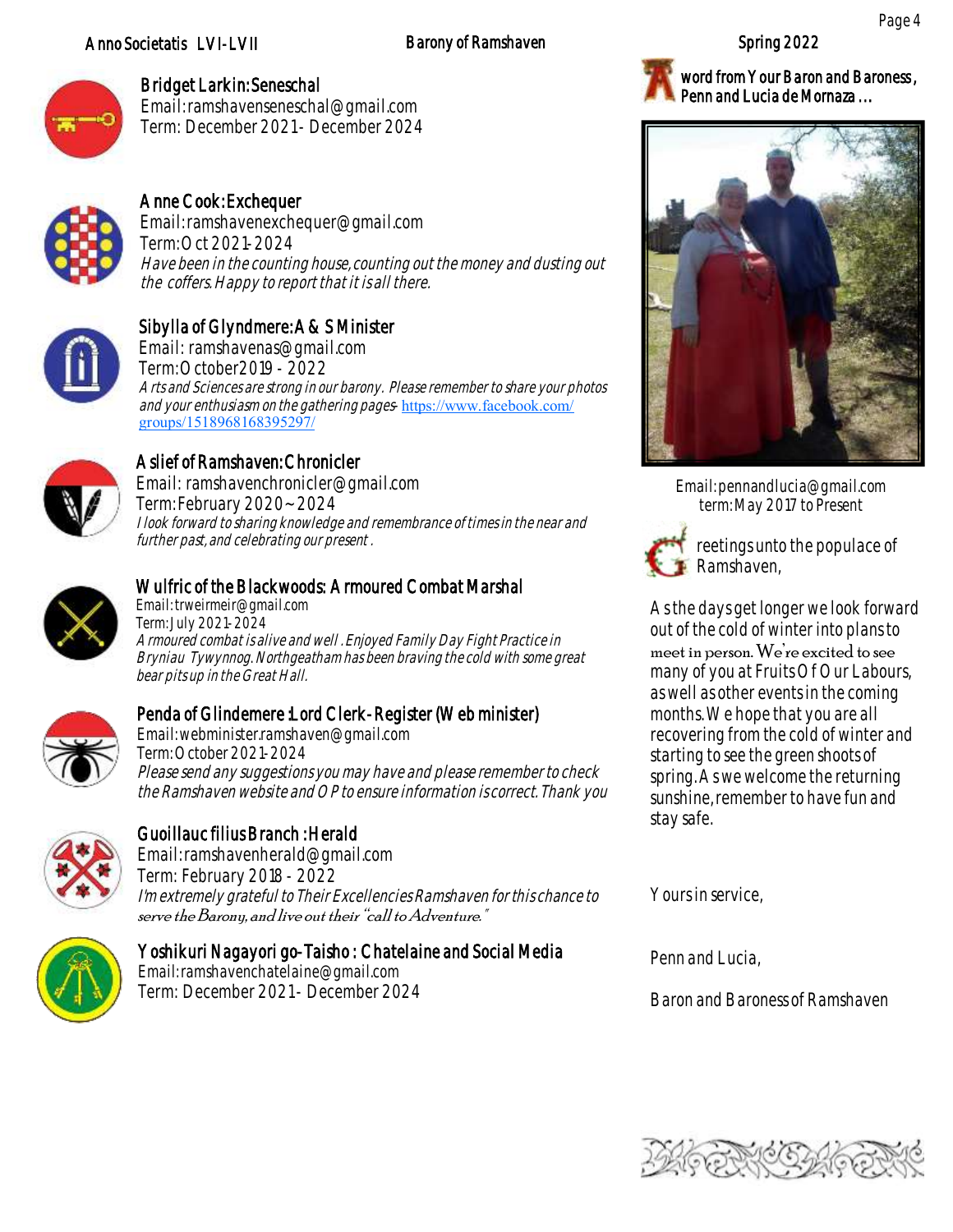### Anno Societatis LVI-LVII Barony of Ramshaven Spring 2022

# Canton of Der Welfengau Canton of Bryniau Tywynnog Canton of Northgeatham



In December of A.S 16, Lord Tsvetan - having seen a vision of a great silvery griffon of ruby eyes and flaming tongue - gathered together with four other

gentles to form the Canton. The device of Der Welfengau was registered in A.S 20. Currently, A&S as well as meetings, rapier practice, and armoured combat are being held from 10-12 at Riverside Park by the fire station on Speedvale. Summer gatherings and practices are planned for June 16, July 7, July 21, August 18, and September 10. Please come join us!

For more information please consult scaguelph@yahoogroups.com or see us on the gathering page (Facebook) Canton of Der Welfengau unofficial https://www.facebook.com/ groups/266085027122/

Their Excellencies, Baron Penn and Baroness Lucia host:

Craft and Gaming Day A monthly gathering held on the first Sunday of the month (usually)



The name "Bryniau Tywynnog" (pr: BRIN'-eeaw Te-WIN'-og ) means "Sandy Hill" in Welsh. It is a name rooted in local history. Everyone is encouraged to

attend Business Meetings and share their thoughts. These happen at the same time as Fight Practice.

Armouring Nights offer a chance to get access to tools, materials, and help in regard to building of armour and other projects.

News and group plans are shared on the Barony of Ramshaven blog-

https://bryniau.blogspot.com/p/whereand-when.html

For more information please contact Seneschal Eyrny at: bryniau.tywynnog@gmail.com

Middle Ages on the Green An annual event usually held on the third weekend of August.





# Ramshaven's Baronial Champions



Rapier Dawn Galbraith

Photo: Cesare de Salvazzi



Armoured Combat Sibylla of Glyndmere

Photo: Dorothea af  $H<sub>olm</sub>$ 





Bardic Arts Guoillauc filius Branch



Arts and Science who will it be?

Photo: Dorothea af Holm



"The northern hamlet." When written in this form, North-geat-ham, it becomes easier to pronounce. Gatherings are generally

held every Sunday unless otherwise posted on the gathering Facebook page, which also includes plans for the day. Meetings include arts and sciences, discussion of group activities, sometimes armouring, and socializing while taking in refreshments of tea and sometimes cake. If you wish to be notified about meetings please send a request and you shall be added. Regularly anticipated events for the group include an annual Museum Demonstration, and Barons' Brouhaha, a bi-annual event,

which is usually held in mid-July (depending on other events). For further information about Northgeatham please feel free to contact the Chatelaine, Wulfwynne of the Blackwoods at [northgaedhamchatelaine@gmail.com](mailto:northgaedhamchatelaine@gmail.com)

Baron's Brouhaha Usually an annual event held in July or August depending on the calendar



his is a publication of the Barony of Ramshaven, of the Society for Creative Anachronism, Inc. (SCA, Inc.). The

Ramshaven Herald has been provided by the Chronicler, Asleif of Ramshaven. This is not a corporate publication of SCA, Inc., and does not delineate SCA, Inc. policies. Copyright March 2019 Society for Creative Anachronism, Inc.

For information on reprinting photographs, articles or artwork from this publication, please contact the Chronicler, who will assist you in contacting the original creator of the article or photograph. Further information can be acquired from your Ramshaven Chronicler at

ramshavenchronicler@gmail.com \*Please respect the legal rights of our contributors.